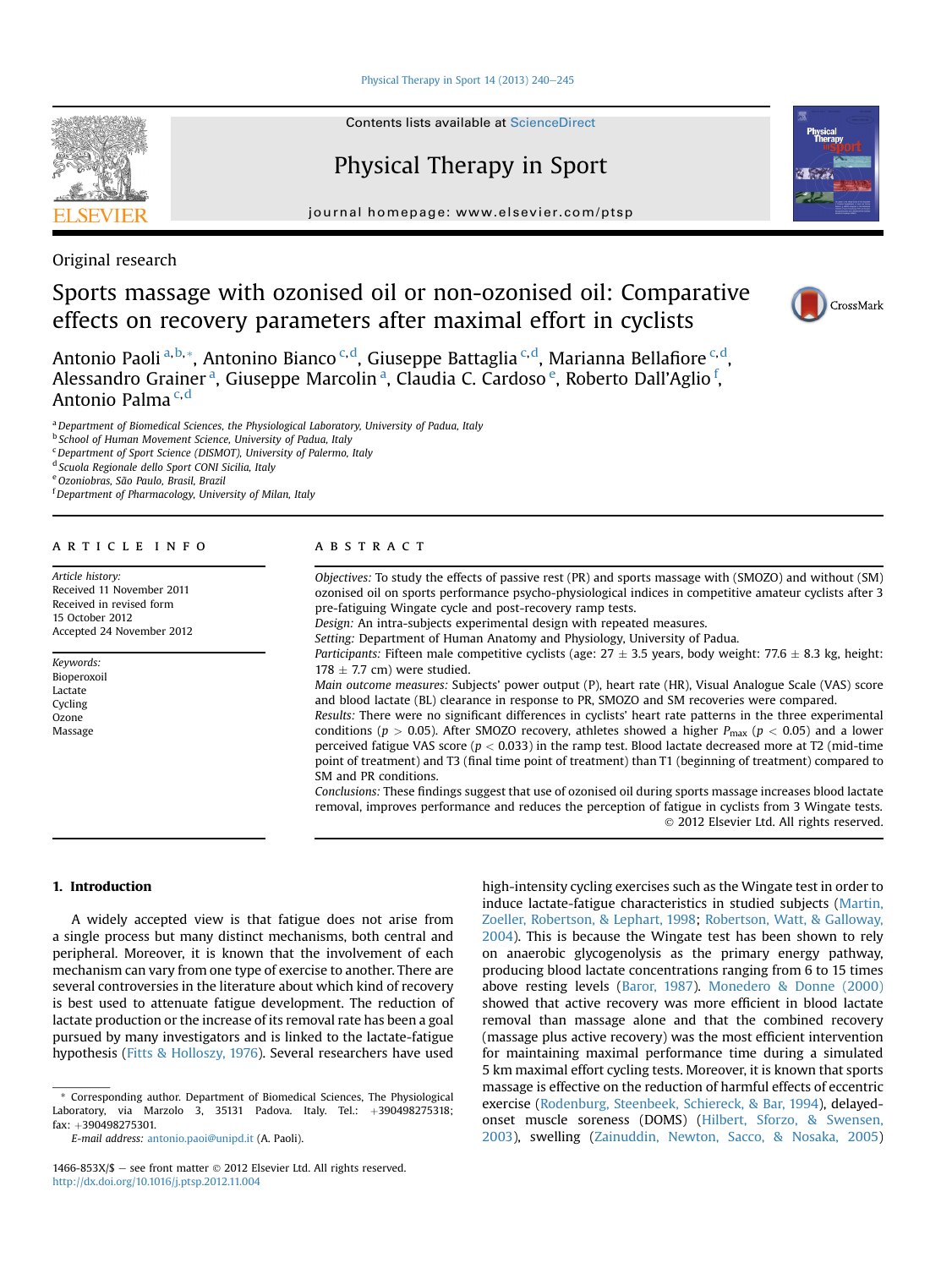<span id="page-1-0"></span>and the perception of fatigue ([Mori, Ohsawa, Tanaka, Taniwaki,](#page-4-0) [Leisman, & Nishijo, 2004\)](#page-4-0). Sports massage can be applied before exercise to improve subsequent exercise performance ([Arroyo-](#page-4-0)[Morales et al., 2011\)](#page-4-0) and as a post-exercise treatment to support the recovery of muscle performance ([Brooks, Woodruff, Wright, &](#page-4-0) [Donatelli, 2005\)](#page-4-0) and to lessen post-exercise fatigue ([Ogai,](#page-4-0) [Yamane, Matsumoto, & Kosaka, 2008\)](#page-4-0). Indeed, [Arroyo-Morales](#page-4-0) [et al. \(2011\)](#page-4-0) showed a significant decrease in the tension subscale of the Profile of Mood States (POMS) in a massage group compared to a placebo group indicating a role for sports massage in athletes prone to excessive pre-event tension. Moreover, [Brooks et al.](#page-4-0) [\(2005\)](#page-4-0) found that manual massage to the forearm and hand after maximal exercise was associated with greater effects than nonmassage on post-exercise power grip performances in healthy adults ([Brooks et al., 2005](#page-4-0)). Furthermore, [Ogai et al. \(2008\)](#page-4-0) showed that sports massage was effective for decreasing perceived lower limb fatigue and muscle stiffness, and for recovery of total power during bicycle ergometer pedalling. Techniques like effleurage (stroking) and petrissage (kneading) are commonly used in sports massage to induce post-exercise intramuscular oedema resolution, by facilitating fluid movement and increasing circulation ([Callaghan, 1993](#page-4-0)). During sports massage, several athletes use creams and oils enriched with Bioperoxoil®, a compound of  $30\%$ ozonised sunflower seed oil with 0.5% alpha-lipoic acid [\(Rodrigues,](#page-5-0) [Cardoso, Caputo, Carvalho, Fiorini, & Schneedorf, 2004\)](#page-5-0), to improve recovery and to reduce post-exercise fatigue. The ozonised oils have been widely studied in their chemical structure ([Travagli, Zanardi,](#page-5-0) [Valacchi, & Bocci, 2010](#page-5-0)), in their pharmacology and toxicology and in their dermatologic compatibility [\(Travagli, Zanardi, Bernini,](#page-5-0) [et al., 2010;](#page-5-0) [Travagli, Zanardi, Valacchi, et al. 2010](#page-5-0)) giving guarantees on the perfect tolerability in dermatologic applications. The levels of toxicity of ozonised oils are perfectly comparable with those of natural oils from which they originate. Ozonised oils are stable enough to be included in cosmetic preparations for topical applications ([Kim et al., 2009](#page-4-0)). Some of the biological effects of ozone have been attributed to rapid reactions of the gas with unsaturated fatty acids present in vegetable oils and cellular compartments, releasing endogenous lipid peroxides and hydroperoxides able to penetrate cellular membranes [\(Rodrigues et al.,](#page-5-0) [2004\)](#page-5-0). In particular, topical ozone therapy has been reported to activate local microcirculation, increase oxygen tension, improve cellular oxygen uptake, stimulate oxidative defensive enzymatic systems and improve granulation and tissue growth ([Rodrigues](#page-5-0) [et al., 2004](#page-5-0); [Valacchi et al., 2011](#page-5-0)). For these reasons the use of ozonised oils in sports massage may improve sports performance

and post-exercise recovery. In recent years massage with ozonised oil of muscles engaged in strenuous activity during various sporting events has become increasingly popular. However, there are no data about the effects of sports massage with ozonised oil on the performance of exercised athletes. Therefore, the purpose of this study was to examine the effects of passive rest and sports massage with and without ozonised oil on the performance, heart rate, subjective feelings of fatigue and blood lactate clearance in competitive amateur cyclists after Wingate cycle tests.

## 2. Methods

# 2.1. Experimental design

This study was an intra-subjects experimental design with repeated measures under three experimental conditions. All subjects performed: (i) a warm up period, (ii) a maximal prefatiguing exercise phase, (iii) a recovery period (RP) and (iv) a ramp test  $(Fig. 1)$ . During the recovery period (iii) cyclists were subjected to one of three experimental conditions: 15 min passive recovery [PR]; 15 min recovery by sports massage with oil enriched with Bioperoxoil (30% ozonised sunflower seed oil with 0.5% of alpha-lipoic acid) [SMOZO] or 15 min recovery by sports massage [SM] with oil but without Bioperoxoil (placebo treatment). The setting of the conditions was determined by random assignment. Fourteen days before the test session, familiarization was completed to ensure that all subjects knew the protocol and could complete the amount of work required. In particular, during the familiarization session all subjects performed a warm up period, three successive 30-S Wingate Tests, a recovery period by sports massage and a ramp test by cyclo ergometer. Dietary intake (food and fluid) was recorded for two days before the familiarization visit, and subjects then replicated this exactly in the two days before each testing session. During these days cyclists were instructed to refrain from heavy physical activity. In this way in agreement with [Robertson et al. \(2004\)](#page-5-0) we should have ensured that pre-exercise muscle glycogen content and acid-base balance were similar before each testing session [\(Robertson et al., 2004](#page-5-0)). Hence, any results should be treatment-related rather than linked to extraneous elements. Each testing session was separated from the following one by 2 days.

Moreover, subjects were instructed not to take any medication (anabolic steroids, other hormones, metabolic modulators, diuretics, non-steroidal anti-inflammatory drugs NSAIDs, etc) or to undergo any medical treatment (blood transfusion, blood donation)



Fig. 1. Experimental design. Legends: SMOZO: SPORTS massage with ozonised oil; SM: Sports massage; PR: Passive recovery; T1: Blood lactate sampling at beginning of treatment (baseline); T2: Blood lactate sampling at mid-time point of treatment; T3: Blood lactate sampling at final time point of treatment.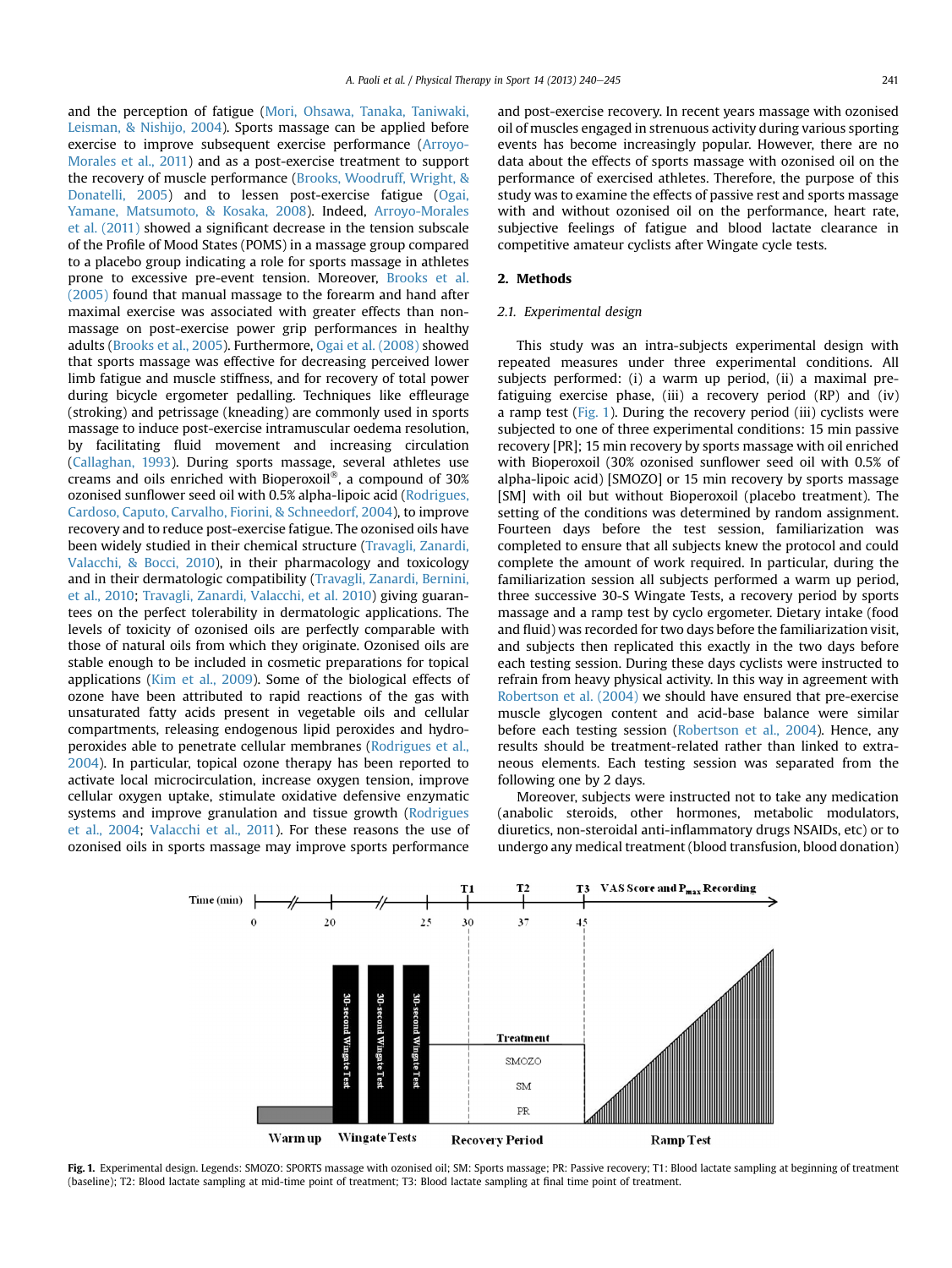during the experimental period and not to consume food, caffeine, or alcohol during the 3 h before the test. Each cyclist was questioned about his compliance with the instructions on arrival for each test session. Based on published findings [\(Dotan, Ohana, Bediz, & Falk,](#page-4-0) [2003](#page-4-0); [Leicht & Perret, 2008\)](#page-4-0) a sample size evaluation was performed using previous results as a gold standard  $-$  the significance level was set at 0.05, standard deviation was set at 1.25 and power was set at 0.80. Regarding the main dependant variable; the difference that we expected among groups (PR-SM-SMOZO) was set at 1.40 mmol/l.

## 2.2. Subjects

Fifteen healthy men (age:  $27 \pm 3.5$  years, body weight: 77.6  $\pm$  8.3 kg, height: 178  $\pm$  7.7 cm, training history: 8  $\pm$  4 years, travelling distance/week:  $380 \pm 50$  km) from two teams of competitive amateur cyclists volunteered to take part in this study. Inclusion/exclusion criteria for subjects were: to be competitive amateur cyclists; no history of orthopaedic, cardiovascular or metabolic disorders that may affect the subjects' ability to perform a high-intensity test; no contra  $-$  indications to sports massage.

## 2.3. Procedures

Every testing session included: a warm up period, a maximal pre-fatiguing exercise phase, a recovery period and a ramp test ([Fig. 1](#page-1-0)). The warm up protocol consisted of 20 min standardized light activity including 15 min of cycling at 60 rpm and 80 Watt followed by 5 min at 100 Watt. The maximal pre-fatiguing exercise phase included three successive 30-s Wingate Tests on Cardioline  $Xr200n$  (Cardioline – Medical Devices SpA – Milano, Italy) cyclo – ergometer with electromagnetic brake. Each 30-s Wingate Test was separated by a 2-min recovery period from the following one ([Martin et al., 1998](#page-4-0)). In agreement with [Baror \(1987\)](#page-4-0) we asked the subjects to perform 30 s of "all out" (supramaximal) cycling at a very high braking force that was indexed to body weight (0.75 kg  $\times$  body weight). In this way the Wingate test has been shown to produce a greater amount of blood lactate ([Baror, 1987](#page-4-0)). After the third 30-s Wingate Tests subjects started the recovery period. During the first five minutes participants remained seated on the cycle ergometer without pedalling in order to allow blood lactate levels to reach peak post-exercise levels ([Dotan et al., 2003](#page-4-0); [Leicht & Perret, 2008](#page-4-0)), and at the end of this 5-min period one of the three recovery treatments was immediately initiated. In passive recovery subjects rested for  $\sim$ 8 min in supine posture and for  $\sim$ 8 min in prone position; during the sports massage, with or without ozonised oil, athletes were rubbed down for  $\sim$ 8 min in supine and prone, respectively. We used a  $\sim$  4-min sports massage routine for each leg in prone and supine, respectively. During the first two minutes of massage we used effleurage technique, defined as any stroke that glides over the skin without attempting to move the deep muscle masses [\(Martin et al., 1998\)](#page-4-0); as opposed to petrissage technique used during the last two minutes, consisting of kneading manipulations that compress and roll the skin and muscle under the hands/fingers [\(Martin et al., 1998](#page-4-0)). The same professional masseur with 10 years of experience administered all massages using oil (40 ml was used per massage) with or without Bioperoxoil (Bioperoxoil® by Ozonoil SA, Barcelona, ES). The professional masseur and participants were blinded in terms of experimental protocols: SMOZO or SM, respectively. Plasma lactate was measured with SensLab Lactate Scout-Test strips (Bautzner Staße, Leipzig, Germany) using capillary blood collected from the index finger. Blood samples were obtained at the  $\sim$  5th (T1),  $\sim$  13th  $(T2)$  and  $\sim$  20th minute (T3) of the recovery period. We selected the 5th minute as lactate baseline as it is the hypothesized time point in which blood lactate levels should have reached peak post-exercise levels ([Dotan et al., 2003;](#page-4-0) [Leicht & Perret, 2008\)](#page-4-0), and the 13th and 20th minute of total recovery period as the middle and final time points of treatment phase, respectively. Following recovery, athletes performed a ramp test using the Cardioline Xr200n cyclo ergometer with electromagnetic brake (Cardioline  $-$  Medical Devices SpA – Milano, Italy). Following 3 min of baseline cycling at 60 W, work-rate was increased by 1 W every 2 s (i.e. 30 W/min) until the participant was unable to continue despite vigorous encouragement ([Poole, Wilkerson, & Jones, 2008\)](#page-5-0). The participants cycled at a self-selected pedal rate, which remained constant throughout the test (70–90 rev/min). The heart rate was monitored during several experimental phases by a Polar heart beat monitor (Polar S810; Polar, Kemple, Finland). We recorded the maximal power reached  $(P_{\text{max}})$  and immediately after the incremental test we recorded the athletes' perceived fatigue level. To analyse the level of perceived fatigue we used the Visual Analogue Scale (VAS), which is 100 mm long vertically. The bottom of the scale (at 0 mm) is indicated as 'no fatigue' and the top of the scale (at 100 mm) is indicated as extreme fatigue ([Lee, Hicks, & Nino-Murcia, 1991](#page-4-0)). To evaluate the normality we performed the Shapiro-Wilk's W test. All variables (Blood lactate 0.86; Heart rate 0.98;  $P_{\text{max}}$  0.83; VAS 0.91) were normally distributed.

## 2.4. Reliability and reproducibility

The same investigator took all the measurements. Before experimentation, all subjects were invited twice to the physiological laboratory in order to standardize all data collection procedures.

#### 2.4.1. Wingate test

In agreement with [Weinstein, Bediz, Dotan, & Falk \(1998\)](#page-5-0) we showed that the Wingate test had good intraclass reliability coefficients for peak blood lactate concentration, peak heart rate and mean power of 0.94, 0.91, and 0.94 respectively.

#### 2.4.2. Ramp test

The ramp test was performed two times with ICC values of 0.89 for Pmax and, in agreement with [Lee et al. \(1991\)](#page-4-0), 0.88 for the VAS test.

#### 2.5. Statistical analysis

One-way ANOVA was used to compare group variables at baseline, VAS and  $P_{\text{max}}$  followed by Tukey post hoc testing when indicated. A multivariate ANOVA for repeated measurement (treatment  $\times$  time) was used for blood lactate. Statistical significance was set at  $p < 0.05$  for all tests. All data were analysed by using Prism5 GraphPad software (Abacus Concepts GraphPad Software, San Diego, CA). Statistica software vers. 8.0 (Tulsa, USA) were used to obtain ICC values and for a sample size evaluation. All values are expressed as means  $\pm$  SD.

# 3. Results

Athletes showed similar blood lactate levels ( $p > 0.05$ ) at time T1 after high-intensity cycling exercise [PR:  $10.92 \pm 1.28$  mmol/l, SM: 10.74  $\pm$  1.25 mmol/l; SMOZO: 10.79  $\pm$  1.22 mmol/l,  $p > 0.05$ ]. This demonstrated that subjects underwent the three kinds of recovery treatments starting from the same blood lactate levels. We observed similar blood lactate clearance patterns [\(Fig. 2\)](#page-3-0) in the cyclists in response to the three different kinds of recovery. Indeed, we showed that blood lactate levels significantly decreased at T2 vs. T1 and at T3 vs. T2 in all experimental conditions (PR, SMOZO and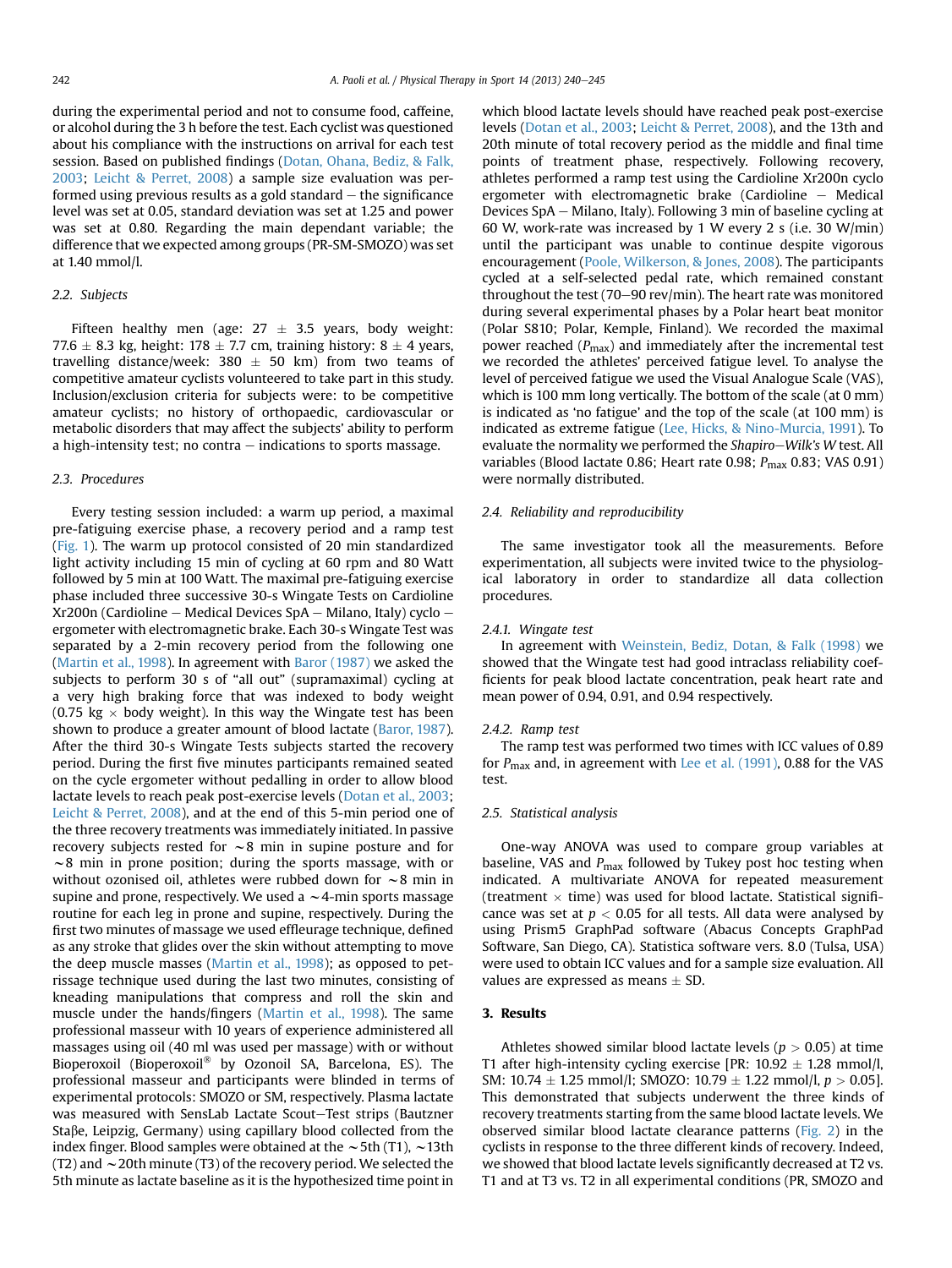<span id="page-3-0"></span>

Fig. 2. Mean blood lactate concentration at T1, T2 and T3 times in response to passive, SMOZO and SM recoveries. \*, #,  $$P < 0.05$  T3 vs. T1; \*\*, ##,  $$P < 0.05$  T2 vs. T1.

SM) ( $p < 0.002$ ). However, we observed a higher blood lactate clearance in response to SMOZO treatment (Table 1). Indeed, SMOZO group showed a lower blood lactate than SM and PR at T2 vs. T1 [SMOZO (34.3%) vs. SM (22.5%),  $\Delta = 11.8\%$ ; SMOZO (34.3%) vs. PR (25.4%),  $\Delta = 8.9\%$  and T3 vs. T2 [SMOZO (27.6%) vs. SM (27.2%),  $\Delta = 0.4\%$ ; SMOZO (27.6%) vs. PR (23.2%),  $\Delta = 4.4\%$  time points. Moreover, we did not show any significant differences in cyclists' heart rate patterns before, during and after the three kinds of experimental conditions ( $p > 0.05$ ) [\(Table 2](#page-4-0)). Instead, during ramp incremental test, after SMOZO treatment athletes showed a higher  $P_{\text{max}}$  compared to when they were treated by PR and SM ( $P_{\text{max}}$ – SMOZO: 370  $\pm$  60 W vs. P<sub>max</sub>-PR: 344  $\pm$  56 W, p < 0.05; P<sub>max</sub>-SMOZO: 370  $\pm$  60 W vs. P<sub>max</sub>-SM: 340  $\pm$  55 W, p < 0.05). The recovery with massage significantly reduced athletes' perceived fatigue in comparison with passive recovery. Indeed, VAS scores were significantly lower ( $p < 0.033$ ) in SMOZO than SM and PR and in SM compared to PR [\(Fig. 3\)](#page-4-0).

# 4. Discussion

Table 1

The major finding of this study is that sports massage with ozonised oil promoted a higher blood lactate clearance and better ramp test performance than passive recovery or simple sports massage in male competitive amateur cyclists following highintensity anaerobic activity. On the other hand we found that blood lactate clearance in cyclists in response to SM and PR showed no difference. These findings support the results of [Hemmings,](#page-4-0) [Smith, Graydon, and Dyson \(2000\)](#page-4-0) which showed that massage did not improve blood lactate clearance compared to passive recovery in repeated sports performance. In agreement with [Robertson et al. \(2004\)](#page-5-0) the lack of an observed effect on lactate clearance in the SM group compared to the PR group implied that there was no change in muscle blood flow and/or lactate efflux during the massage intervention and that lactate removal from the circulation was unaffected by massage [\(Robertson et al., 2004\)](#page-5-0). Therefore, the higher blood lactate clearance in response to SMOZO treatment may be solely attributable to the biological effects of ozonised oil. Furthermore it is known that heart rate is an important physiological factor involved in lactate clearance ([Perret,](#page-5-0) [Labruyère, Mueller, & Strupler, 2012](#page-5-0)) and in our study we found that cyclists' heart rate patterns did not show any significant differences during the three types of treatment. For this reason we can exclude the possibility that heart rate patterns explained the differences in post-exercise blood lactate clearance.

The influence of massage with ozonised oil appeared early on in the process - from T1 to T2 the SMOZO group showed a higher percentage decrease of blood lactate (34.3%) than T2 vs. T3 (27.6%). Overall these findings suggest that sports massage with the Bioperoxoil enriched oil may increase lactate removal rate from blood tissue in competitive amateur cyclists. Topical ozone therapyrelated biological effects [\(Rodrigues et al., 2004](#page-5-0)) could explain the improvement of blood lactate clearance influencing post-exercise performance recovery. Indeed, several authors suggested that lactate elimination from the exercising muscle is dependent on the capillary supply ([Tesch & Wright, 1983](#page-5-0)), metabolic rate and systemic blood flow [\(Brooks, 1986](#page-4-0)). Ozone, once introduced into the body, acts by influencing the phospholipid component of the erythrocyte membrane, increasing elasticity and correspondingly the ability of blood to deliver oxygen to tissues ([Bocci,](#page-4-0) [Travagli, & Zanardi, 2009](#page-4-0); [Kim et al., 2009;](#page-4-0) [Travagli, Zanardi,](#page-5-0) [Silvietti, & Bocci, 2007](#page-5-0)). Also [Coppola et al. \(1995\)](#page-4-0) demonstrated that oxygen-ozone treatment reduces both plasma and whole blood viscosity [\(Coppola et al., 1995](#page-4-0)).

An increase in antioxidant defence efficiency and lactate clearance ([Rodrigues et al., 2004;](#page-5-0) [Valacchi et al., 2011](#page-5-0)) could be one reason that the SMOZO group showed a lower fatigue and a higher power output than PR and SM groups in response to the ramp test. Indeed, several reports indicate that blood lactate and reactive oxygen species (ROS) contribute to induce muscular fatigue ([Fitts &](#page-4-0) [Holloszy, 1976](#page-4-0); [Powers & Jackson, 2008;](#page-5-0) [Robertson et al., 1986\)](#page-5-0). In particular metabolic acidosis has been shown to be a major factor in muscular fatigue during short-term, high-intensity exercise ([Robertson et al., 1986](#page-5-0)). The resultant decrease in muscle force production consequent to lactate accumulation, although not the only factor affecting the fatigue and performance, could represent the rate limiting for peak anaerobic exercise performance [\(Marcora](#page-4-0) [& Staiano, 2010](#page-4-0)). Furthermore, low blood pH has been shown to excite pain receptors, contributing to an amplified perception of physical exertion and decreased muscular performance [\(Robertson](#page-5-0) [et al., 1986\)](#page-5-0). Therefore, accelerating blood lactate clearance immediately post-exercise may be beneficial for a subsequent bout of high-intensity exercise, particularly during athletic competitions that require multiple performances in a single day such as boxing ([Hemmings et al., 2000\)](#page-4-0). In this way, the use of ozonised oil in sports massage could increase the known massage-related psychophysical effects on fatigue perception. Indeed, in agreement with [Ogai et al. \(2008\)](#page-4-0) the SM group showed a lower perception of fatigue ( $p < 0.05$ ) than the PR group [\(Ogai et al.,](#page-4-0) [2008\)](#page-4-0). This is probably because massage is known to reduce the concentration of cortisol, indicating alleviation of general stress and increased dopamine and serotonin values, signifying changes

| Table 1                                         |  |  |
|-------------------------------------------------|--|--|
| Blood lactate clearance during recovery period. |  |  |

| Kind of treatment | Lactate $(mmol/L)$ |                 |                |           | Percentage decrease |                                   |  |  |
|-------------------|--------------------|-----------------|----------------|-----------|---------------------|-----------------------------------|--|--|
|                   |                    | 12              |                | T1 vs. T2 | T1 vs. T3           | T <sub>2</sub> vs. T <sub>3</sub> |  |  |
| <b>PR</b>         | $10.92 \pm 1.28$   | $8.14 \pm 1.33$ | $6.2 \pm 1.21$ | 25.4%     | 42.7%               | 23.2%                             |  |  |
| SMOZO             | $10.79 + 1.22$     | $7.08 + 1.55$   | $5.1 + 0.97$   | 34.3%     | 52.5%               | 27.6%                             |  |  |
| <b>SM</b>         | $10.74 \pm 1.25$   | $8.32 \pm 1.16$ | $6.0 \pm 0.64$ | 22.5%     | 43.6%               | 27.2%                             |  |  |

Legends: T1: beginning of treatment (baseline), T2: mid-time point of treatment, T3: final time point of treatment.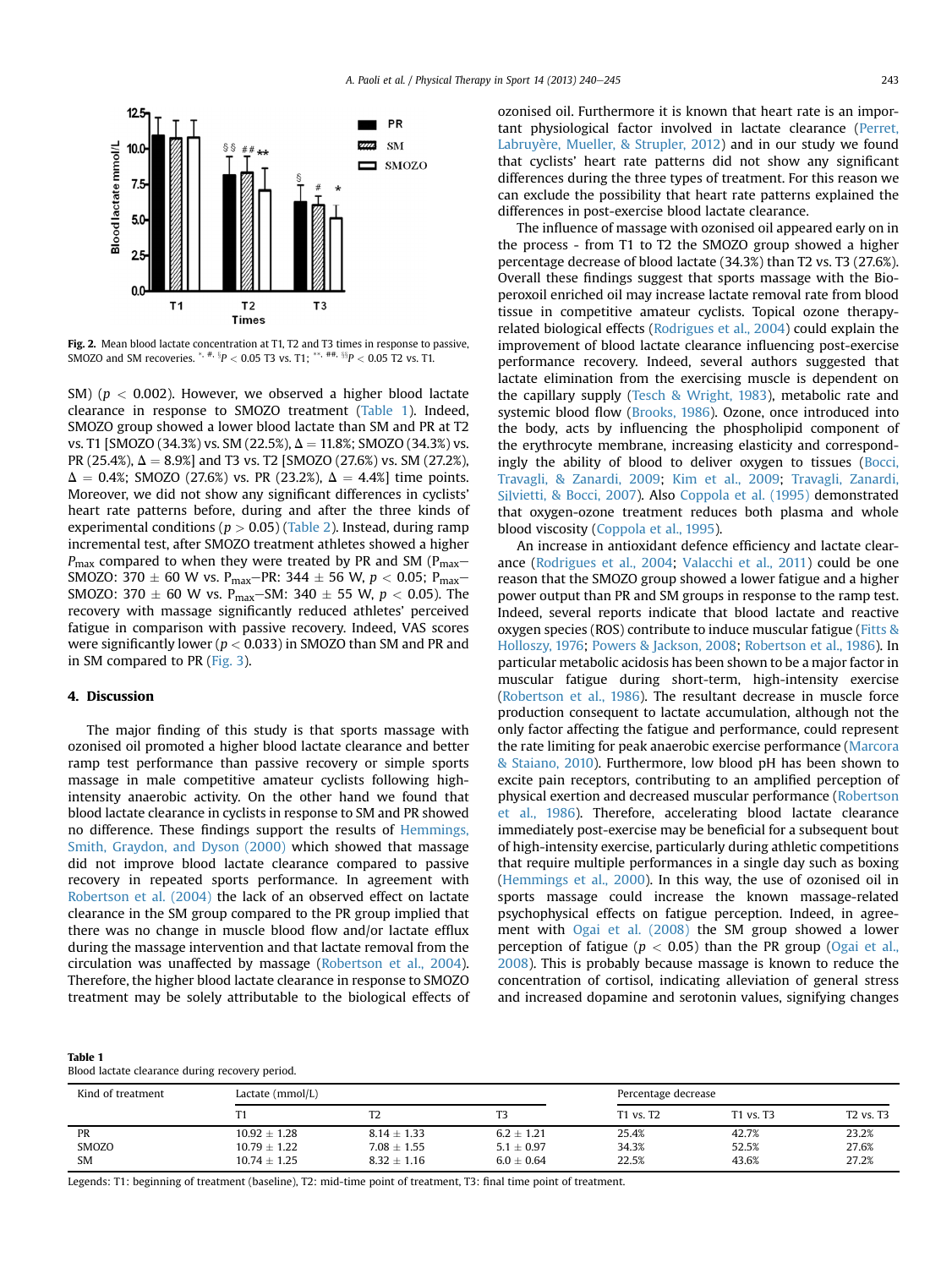<span id="page-4-0"></span>Table 2

Mean (SD) heart rate response (beats/min) at the end of each of the following stages: Warm up, 30-s Wingate tests (W1, W2, W3), 20 recovery, recovery period and ramp test.

| Treatment          | Rest                      | Warm up                   | Maximal pre-fatiguing exercise phase |                              |                              |                             |                             | Recovery                  | Ramp test                    |
|--------------------|---------------------------|---------------------------|--------------------------------------|------------------------------|------------------------------|-----------------------------|-----------------------------|---------------------------|------------------------------|
|                    |                           |                           | W1                                   | 2'Recovery                   | W <sub>2</sub>               | 2'Recovery                  | W <sub>3</sub>              |                           |                              |
| PR                 | $62 \pm 6$                | $90 \pm 11$               | $188 \pm 12$                         | $123 + 15$                   | $184 \pm 11$                 | $129 \pm 11$                | $191 + 9$                   | $84 \pm 10$               | $195 \pm 13$                 |
| SMOZO<br><b>SM</b> | $63 \pm 8$<br>$60 \pm 10$ | $92 \pm 6$<br>$95 \pm 10$ | $190\pm11$<br>$192 \pm 13$           | $126 \pm 16$<br>$128 \pm 12$ | $187 \pm 12$<br>$189 \pm 15$ | $125 \pm 10$<br>$130 \pm 9$ | $195 \pm 15$<br>$193 \pm 8$ | $81 \pm 9$<br>$87 \pm 12$ | $193 \pm 11$<br>$196 \pm 15$ |

PR: Passive Recovery; SMOZO: Sports Massage with ozonised oil; SM: Sport Massage.



Fig. 3. Mean of Visual Analogue Scale (VAS) scores after ramp test in cyclists from passive, SMOZO and SM recoveries.  $P < 0.05$  SMOZO vs. SM;  $*P < 0.05$  SMOZO vs. PR;  $***P < 0.05$  SM vs. PR.

# of subjective experience of exercise stress (Field, Hernandez-Reif, Diego, Schanberg, & Kuhn, 2005).

Several studies in the literature that investigated the effects of sports massage did not indicate length, intensity, type of treatment and dietary intake during the days preceding laboratory tests. In our study we standardized the procedure to analyse the effects of sports massage with ozonised oil on performance, subjective feelings of fatigue and blood lactate clearance in competitive amateur cyclists subjected to Wingate cycle tests. However, in the present study we did not include for comparison a recovery by stretching methodology. This is a limitation of our study because stretching is one of the main recovery techniques and many people stretch before or after engaging in athletic activity. Usually though the purpose of stretching is to reduce risk of injury, decrease soreness after exercise, or improve athletic performance. A necessary area for future study includes biochemical analyses to investigate the metabolic pathways through which the ozonised oil exerts its positive effects on lactate clearance reported in the present study.

# 5. Conclusion

Topical application of Ozone during sports massage appears to be a promising way to reduce recovery time and attenuate some components of muscle fatigue. In particular it could be useful to introduce sports massage with ozonised oil in physical activities requiring repeated performance, such as boxing, in which massage is commonly used as recovery methodology. The use of ozonised oil in sports massage may lead to greater lactate removal and improved sports performance.

Conflict of interest None declared.

## Ethical approval

The study was conducted in accordance with the principles of the Helsinki declaration and was approved by the Departmental Ethical Committee (University of Padova).

## Funding

This work was supported by Institutional Grant of the Department of Human Anatomy and physiology, University of Padova.

## References

- [Arroyo-Morales, M., Fernández-Lao, C., Ariza-García, A., Toro-Velasco, C.,](http://refhub.elsevier.com//bib1) [Winters, M., Díaz-Rodríguez, L., et al. \(2011\). Psychophysiological effects of](http://refhub.elsevier.com//bib1) [preperformance massage before isokinetic exercise.](http://refhub.elsevier.com//bib1) Journal of Strength & [Conditioning Research, 25](http://refhub.elsevier.com//bib1)(2), 481-[488.](http://refhub.elsevier.com//bib1)
- [Baror, O. \(1987\). The wingate anaerobic test](http://refhub.elsevier.com//bib2)  $-$  [an update on methodology, reliability](http://refhub.elsevier.com//bib2) and validity. Sports Medicine,  $4(6)$ , 381-[394.](http://refhub.elsevier.com//bib2)
- [Bocci, V., Travagli, V., & Zanardi, I. \(2009\). May oxygen-ozone therapy improves](http://refhub.elsevier.com//bib3) cardiovascular disorders? [Cardiovascular & Hematological Disorders - Drug](http://refhub.elsevier.com//bib3) Targets,  $9(2)$ , 78-[85.](http://refhub.elsevier.com//bib3)
- [Brooks, G. A. \(1986\). The lactate shuttle during exercise and recovery.](http://refhub.elsevier.com//bib4) Medicine and [Science in Sports and Exercise, 18](http://refhub.elsevier.com//bib4)(3), 360-[368.](http://refhub.elsevier.com//bib4)
- [Brooks, C. P., Woodruff, L. D., Wright, L. L., & Donatelli, R. \(2005\). The immediate](http://refhub.elsevier.com//bib5) [effects of manual massage on power-grip performance after maximal exercise](http://refhub.elsevier.com//bib5) in healthy adults. [The Journal of Alternative and Complementary Medicine:](http://refhub.elsevier.com//bib5) [Research on Paradigm, Practice, and Policy, 11](http://refhub.elsevier.com//bib5)(6), 1093-[1101.](http://refhub.elsevier.com//bib5)
- [Callaghan, M. J. \(1993\). The role of massage in the management of the athlete:](http://refhub.elsevier.com//bib6) a review. British Journal of Sports Medicine,  $27(1)$ ,  $28-33$ .
- [Coppola, L., Giunta, R., Verrazzo, G., Luongo, C., Sammartino, A., Vicario, C., et al.](http://refhub.elsevier.com//bib7) (1995). Infl[uence of ozone on hemoglobin oxygen-af](http://refhub.elsevier.com//bib7)finity in type-2 diabetic[patients with peripheral vascular-disease](http://refhub.elsevier.com//bib7)  $-$  [in-vitro studies.](http://refhub.elsevier.com//bib7) Diabetes &  $M$ etabolism, 21(4), 252–[255.](http://refhub.elsevier.com//bib7)
- [Dotan, R., Ohana, S., Bediz, C., & Falk, B. \(2003\). Blood lactate disappearance dynamics](http://refhub.elsevier.com//bib8) [in boys and men following exercise of similar and dissimilar peak-lactate](http://refhub.elsevier.com//bib8) concentrations. [Journal of Pediatric Endocrinology & Metabolism, 16](http://refhub.elsevier.com//bib8)(3), 419-[429.](http://refhub.elsevier.com//bib8)
- [Field, T., Hernandez-Reif, M., Diego, M., Schanberg, S., & Kuhn, C. \(2005\). Cortisol](http://refhub.elsevier.com//bib9) [decreases and serotonin and dopamine increase following massage therapy.](http://refhub.elsevier.com//bib9) [International Journal of Neuroscience, 115](http://refhub.elsevier.com//bib9)(10), 1397-[1413.](http://refhub.elsevier.com//bib9)
- [Fitts, R. H., & Holloszy, J. O. \(1976\). Lactate and contractile force in frog muscle](http://refhub.elsevier.com//bib10) [during development of fatigue and recovery.](http://refhub.elsevier.com//bib10) American Journal of Physiology,  $231(2)$ , 430-[433.](http://refhub.elsevier.com//bib10)
- [Hemmings, B., Smith, M., Graydon, J., & Dyson, R. \(2000\). Effects of massage on](http://refhub.elsevier.com//bib11) [physiological restoration, perceived recovery, and repeated sports performance.](http://refhub.elsevier.com//bib11) [British Journal of Sports Medicine, 34](http://refhub.elsevier.com//bib11)(2), 109-[114.](http://refhub.elsevier.com//bib11)
- [Hilbert, J. E., Sforzo, G. A., & Swensen, T. \(2003\). The effects of massage on delayed](http://refhub.elsevier.com//bib12) onset muscle soreness. [British Journal of Sports Medicine, 37](http://refhub.elsevier.com//bib12)(1), 72-[75.](http://refhub.elsevier.com//bib12)
- [Kim, H. S., Noh, S. U., Han, Y. W., Kim, K. M., Kang, H., Kim, H. O., et al. \(2009\).](http://refhub.elsevier.com//bib13) [Therapeutic effects of topical application of ozone on acute cutaneous wound](http://refhub.elsevier.com//bib13)
- healing. [Journal of Korean Medical Science, 24](http://refhub.elsevier.com//bib13)(3), 368–[374.](http://refhub.elsevier.com//bib13)<br>[Lee, K. A., Hicks, G., & Nino-Murcia, G. \(1991\). Validity and reliability of a scale to](http://refhub.elsevier.com//bib14) assess fatigue. [Psychiatry Research, 36](http://refhub.elsevier.com//bib14)(3), 291-[298.](http://refhub.elsevier.com//bib14)
- [Leicht, C., & Perret, C. \(2008\). Comparison of blood lactate elimination in individuals](http://refhub.elsevier.com//bib15) [with paraplegia and able-bodied individuals during active recovery from](http://refhub.elsevier.com//bib15) exhaustive exercise. [Journal of Spinal Cord Medicine, 31](http://refhub.elsevier.com//bib15)(1), 60–[64.](http://refhub.elsevier.com//bib15)
- [Marcora, S. M., & Staiano, W. \(2010\). The limit to exercise tolerance in humans:](http://refhub.elsevier.com//bib16) mind over muscle? [European Journal of Applied Physiology, 109](http://refhub.elsevier.com//bib16)(4), 763-[770.](http://refhub.elsevier.com//bib16)
- [Martin, N. A., Zoeller, R. F., Robertson, R. J., & Lephart, S. M. \(1998\). The comparative](http://refhub.elsevier.com//bib17) [effects of sports massage, active recovery, and rest in promoting blood lactate](http://refhub.elsevier.com//bib17) [clearance after supramaximal beg exercise.](http://refhub.elsevier.com//bib17) Journal of Athletic Training, 33(1), 30-[35.](http://refhub.elsevier.com//bib17)
- [Monedero, J., & Donne, B. \(2000\). Effect of recovery interventions on lactate](http://refhub.elsevier.com//bib18) removal and subsequent performance. [International Journal of Sports Medicine,](http://refhub.elsevier.com//bib18) 21[\(8\), 593](http://refhub.elsevier.com//bib18)-[597.](http://refhub.elsevier.com//bib18)
- [Mori, H., Ohsawa, H., Tanaka, T. H., Taniwaki, E., Leisman, G., & Nishijo, K. \(2004\).](http://refhub.elsevier.com//bib19) Effect of massage on blood fl[ow and muscle fatigue following isometric lumbar](http://refhub.elsevier.com//bib19) exercise. [Medical Science Monitor, 10](http://refhub.elsevier.com//bib19)(5), CR173-[CR178.](http://refhub.elsevier.com//bib19)
- [Ogai, R., Yamane, M., Matsumoto, T., & Kosaka, M. \(2008\). Effects of petrissage](http://refhub.elsevier.com//bib20) [massage on fatigue and exercise performance following intensive cycle pedal-](http://refhub.elsevier.com//bib20)ling. [British Journal of Sports Medicine, 42](http://refhub.elsevier.com//bib20)(10), 834-[838.](http://refhub.elsevier.com//bib20)